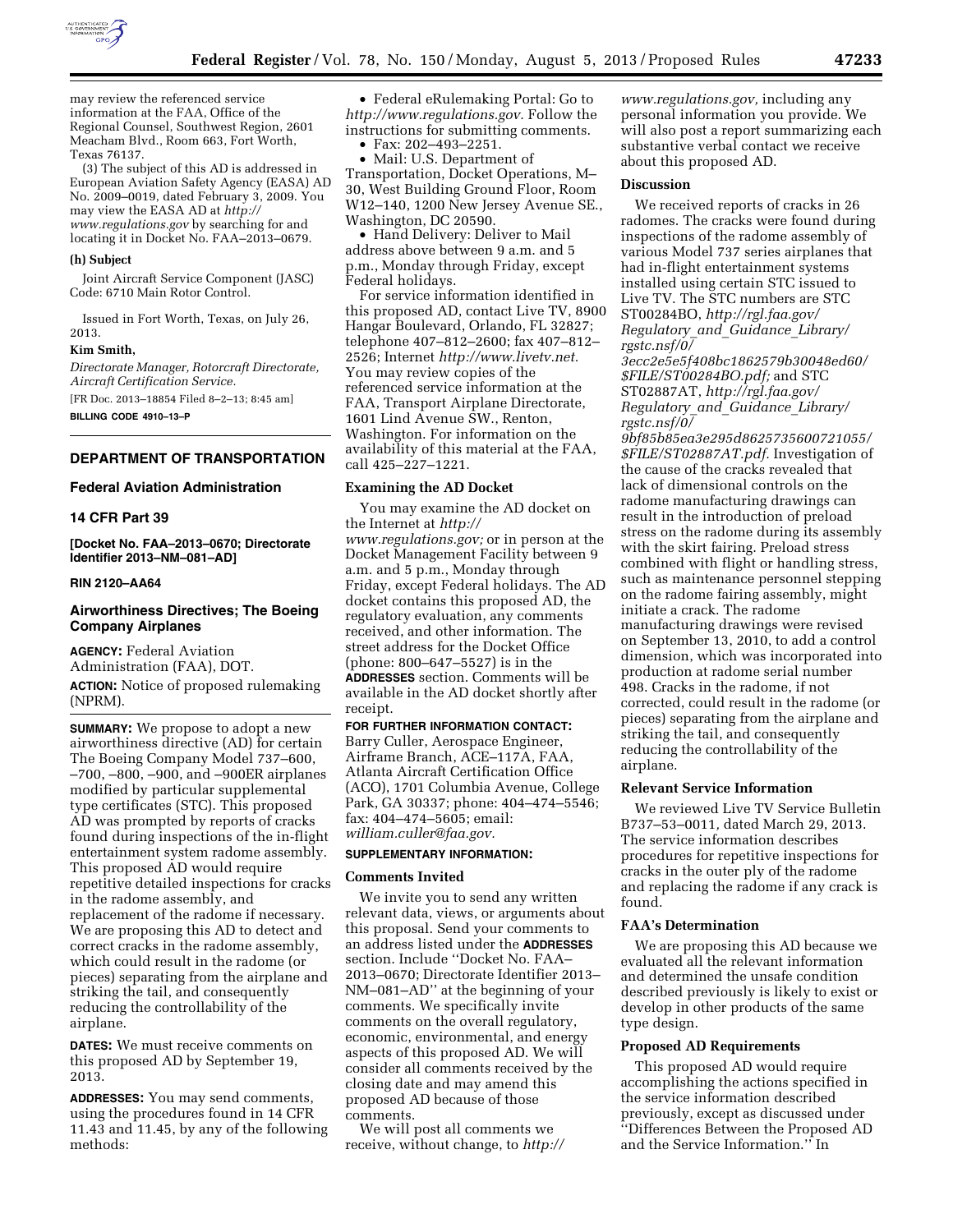addition, if any crack is found in a radome during an inspection, this proposed AD would require sending the inspection results to Live TV.

The FAA worked in conjunction with industry, under the Airworthiness Directives Implementation Aviation Rulemaking Committee, to enhance the AD system. One enhancement was a new process for annotating which steps in the service information are required for compliance with an AD. Differentiating these steps from other tasks in the service information is expected to improve an owner's/ operator's understanding of crucial AD requirements and help provide consistent judgment in AD compliance. The actions specified in the service information described previously include steps that are labeled as RC

(required for compliance) because these steps have a direct effect on detecting, preventing, resolving, or eliminating an identified unsafe condition.

As noted in the specified service information, steps labeled as RC must be done to comply with the proposed AD. However, steps that are not labeled as RC are recommended. Those steps that are not labeled as RC may be deviated from, done as part of other actions, or done using accepted methods different from those identified in the service information without obtaining approval of an AMOC, provided the steps labeled as RC can be done and the airplane can be put back in a serviceable condition. Any substitutions or changes to steps labeled as RC will require approval of an alternative method of compliance.

## **Differences Between the Proposed AD and the Service Information**

Live TV Service Bulletin B737–53– 0011, dated March 29, 2013, recommends that the initial detailed inspection be done within 1,250 flight hours from 120 days following the release date of that service bulletin. We have determined that the compliance time should be within 1,250 flight hours after the effective date of this AD. This difference has been coordinated with Live TV.

# **Costs of Compliance**

We estimate that this proposed AD affects 165 airplanes of U.S. registry.

We estimate the following costs to comply with this proposed AD:

# ESTIMATED COSTS

| Action      | Labor cost                                                                                              | Parts<br>cost | Cost per product | Cost on U.S. operators              |
|-------------|---------------------------------------------------------------------------------------------------------|---------------|------------------|-------------------------------------|
| Inspections | work-hour $\times$ \$85 per hour = \$85, per inspection   N/A    \$85, per inspection cycle  <br>cvcle. |               |                  | \$14, 025, per inspection<br>cvcle. |

We estimate the following costs to do any necessary replacements that would

be required based on the results of the proposed inspections. We have no way of determining the number of aircraft that might need this replacement:

# ON-CONDITION COSTS

| Action | Labor cost | Parts cost | Cost per<br>product |
|--------|------------|------------|---------------------|
|        |            | \$23,000   | \$23,680            |

## **Paperwork Reduction Act**

A federal agency may not conduct or sponsor, and a person is not required to respond to, nor shall a person be subject to penalty for failure to comply with a collection of information subject to the requirements of the Paperwork Reduction Act unless that collection of information displays a current valid OMB control number. The control number for the collection of information required by this AD is 2120–0056. The paperwork cost associated with this AD has been detailed in the Costs of Compliance section of this document and includes time for reviewing instructions, as well as completing and reviewing the collection of information. Therefore, all reporting associated with this AD is mandatory. Comments concerning the accuracy of this burden and suggestions for reducing the burden should be directed to the FAA at 800 Independence Ave. SW., Washington, DC 20591. ATTN: Information Collection Clearance Officer, AES–200.

### **Authority for This Rulemaking**

Title 49 of the United States Code specifies the FAA's authority to issue rules on aviation safety. Subtitle I, section 106, describes the authority of the FAA Administrator. Subtitle VII: Aviation Programs, describes in more detail the scope of the Agency's authority.

We are issuing this rulemaking under the authority described in Subtitle VII, Part A, Subpart III, Section 44701: ''General requirements.'' Under that section, Congress charges the FAA with promoting safe flight of civil aircraft in air commerce by prescribing regulations for practices, methods, and procedures the Administrator finds necessary for safety in air commerce. This regulation is within the scope of that authority because it addresses an unsafe condition that is likely to exist or develop on products identified in this rulemaking action.

## **Regulatory Findings**

We determined that this proposed AD would not have federalism implications under Executive Order 13132. This proposed AD would not have a substantial direct effect on the States, on the relationship between the national Government and the States, or on the distribution of power and responsibilities among the various levels of government.

For the reasons discussed above, I certify this proposed regulation:

(1) Is not a ''significant regulatory action'' under Executive Order 12866,

(2) Is not a ''significant rule'' under the DOT Regulatory Policies and Procedures (44 FR 11034, February 26, 1979),

(3) Will not affect intrastate aviation in Alaska, and

(4) Will not have a significant economic impact, positive or negative, on a substantial number of small entities under the criteria of the Regulatory Flexibility Act.